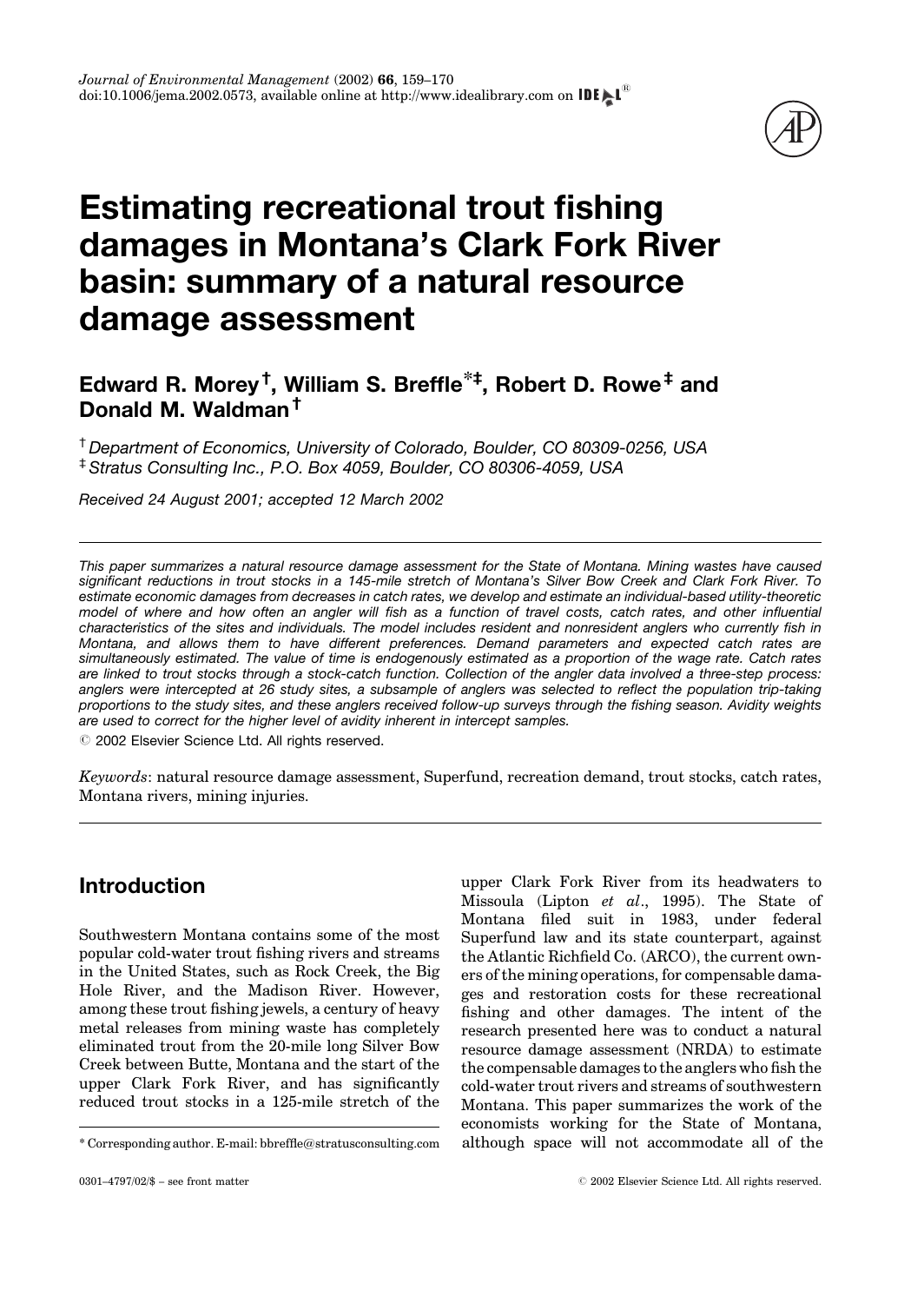details. For all of the specifics, see Morey et al. (1995). The economics assessment for ARCO was conducted by [Desvousges](#page-11-0) and Waters (1995b).

We develop and estimate an individual-based utility-theoretic model of where and how often an angler will fish as a function of travel costs, expected catch rates, other characteristics of the fishing sites in the choice set, and characteristics of the individual. From this demand model of participation and site choice, we derive an estimate of each angler's annual expected compensating variation,  $E(CV)$ , associated with increasing the expected catch rates to their no-injury levels. This  $E(CV)$ can be interpreted as the annual willingness to pay (WTP) for the expected catch rates that would exist in the absence of injury.

The model includes both resident anglers and nonresident anglers who currently fish in Montana, and allows them to have different preferences.<sup>1</sup> This issue is important because the cold-water rivers and streams of southwestern Montana are nationally known as premier trout fishing destinations that draw large numbers of nonresidents each year.

A goal in recreation studies is to cost-effectively collect relevant data on sites and anglers, while minimizing potential sampling biases. In this study, we used an intercept/subsample/follow (ISF) procedure: anglers were intercepted at 26 study sites, a subsample of anglers was selected to reflect the actual population trip-taking proportions to the study sites based on supplemental information, and these anglers received follow-up surveys through the fishing season. Because we have a choice-based sample, the sampled anglers have a higher level of avidity than the study angler population. We use avidity weights to correct for this bias. Thus, the ISF procedure, with independent information on avidity and site trip-taking proportions, cost-effectively collects the required catch rate and angler data and eliminates potential sampling biases.

Parameters in the travel-cost portion of the model were jointly estimated along with the sites' expected catch rates, which determine site choice. This method was used, rather than using just the simple observed average catch rates; the amount of catch data in the sample varies significantly across the sites in our choice set, being particularly low for many of the injured sites and thus resulting in unreliable averages at some sites. This joint estimation technique was developed by [Morey](#page-11-0) and [Waldman](#page-11-0) [\(1993](#page-11-0), [1998\)](#page-11-0). The joint estimation was controversial and criticized by the economists working for ARCO [\(Desvousges](#page-11-0) and Waters, 1995a; [McFadden,](#page-11-0) 1995). The advantages and disadvantages of joint estimation are discussed in [Morey](#page-11-0) and [Waldman](#page-11-0) (2000) and Train et al. [\(2000\).](#page-11-0) In summary, joint estimation is appropriate and improves efficiency if all important explanatory variables of site choice are included in the model, but may lead to biased parameter estimates if important explanatory variables are omitted. The damage estimates are significantly dependent on whether simple averages are used for the expected catch rates or catch rates are jointly estimated with the parameters in the travel-cost model, as discussed at the end of the paper.

# Trout fishing in southwestern Montana: the choice set, data, and trip costs

To group fishing sites in the choice set, we divide southwestern Montana into four study regions around four population centers: Missoula (M), Butte/Dillon  $(BU)$ , Helena  $(H)$ , and Bozeman  $(BZ)$ . We chose 26 river and stream sites within the four regions for intensive study, although trip data were collected for all trout rivers and streams in southwestern Montana that were visited by sampled anglers. The 26 intensively studied sites and the four regions in southwestern Montana are listed and defined in [Table](#page-2-0) 1. The 26 sites include all of the injured sites: Upper Clark Fork 1–5 and Silver Bow Creek. The criteria for choosing the set of sites for intensive study included geographic dispersion over southwestern Montana, variability in expected catch rates, and variability in site size. For the study sample, approximately 73% of all resident trips and 82% of all nonresident trips to southwestern Montana were to the 26 sites. While we focus on angler choice in southwestern Montana, trips to Montana rivers and streams outside of southwestern Montana are also included in the trip data by assigning them to a broad region encompassing the rest of Montana.

Individual per-trip catch data were obtained for the 26 sites by intercepting and interviewing at the sites following a stratified random sampling procedure across sites, days, and times of the day from May through August 1992. From these interviews, catch data from 1344 individual fishing trips

<sup>&</sup>lt;sup>1</sup>If one constrains resident and nonresident anglers to have identical preferences, nonresident anglers will have lower damage estimates than residents because nonresidents face higher trip costs.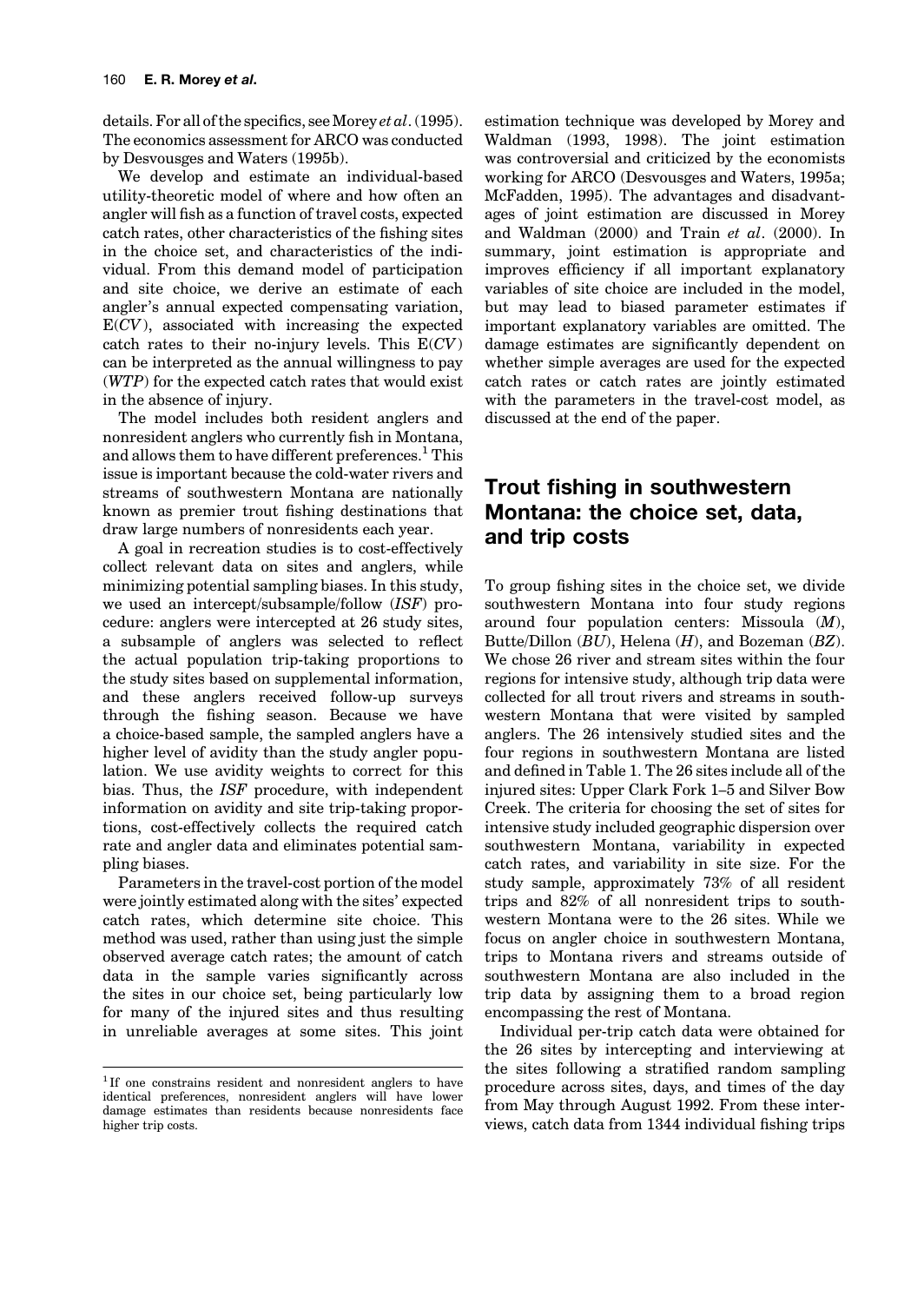<span id="page-2-0"></span>Table 1. List of 26 intensively studied sites by region<sup>a</sup>

| Missoula Nest (M)<br>Upper Clark Fork 1 (UCF1)-Bonner to Rock Creek<br>Upper Clark Fork 2 (UCF2)-Rock Creek to Flint Creek<br>Upper Clark Fork 3 (UCF3)-Flint Creek to L. Blackfoot<br>Middle Clark Fork (MCF)-Spurgin Rd. to Huson<br>Rock Creek (RC)-1 mile up from Clark Fork to Siria<br>Flint Creek (FC)-Maxville to Black Pine Rd.<br>Bitterroot 1 (BT1)-Maclay Br. to Chief Looking Glass<br>Bitterroot 2 (BT2)-Angler's Roost to Hannon Mem<br>Lolo Creek (LC)-Mormon Cr. to Lolo Hot Springs<br>Blackfoot (BF)-Bonner to Whitaker Br.<br>Little Blackfoot (LBF)-Cutoff Rd. to Elliston |
|-------------------------------------------------------------------------------------------------------------------------------------------------------------------------------------------------------------------------------------------------------------------------------------------------------------------------------------------------------------------------------------------------------------------------------------------------------------------------------------------------------------------------------------------------------------------------------------------------|
| Butte/Dillon Nest (BU)<br>Upper Clark Fork 4 (UCF4)-L. Blackfoot to Perkins L.<br>Upper Clark Fork 5 (UCF5)-Perkins L. to<br>Pond 2 Outfall<br>Silver Bow Creek (SBC)-Ponds to Butte<br>Warm Springs Creek (WSC)-Fish Hatchery<br>to Meyer's Dam<br>Big Hole 1 (BH1)-Pennington Br. to Brown's Br.<br>Big Hole 2 (BH2)-Melrose to Divide<br>Jefferson 1 (J1)-Willow Cr. to Cardwell<br>Jefferson 2 (J2)-Waterloo to Twin Bridges<br>Beaverhead (BV)-Barretts to Clark Canyon                                                                                                                    |
| Helena Nest (H)<br>Missouri (MS)-Dearborn R. to Holter Dam                                                                                                                                                                                                                                                                                                                                                                                                                                                                                                                                      |
| Bozeman Nest (BZ)<br>Lower Yellowstone (LY)-Springdale to Livingston<br>Gallatin (G)-Shedd Br. to Spanish Cr.<br>East Gallatin (EG)-Spain L. Br. to Griffen Dr.<br>Madison 1 (MD1)-Cobblestone to Beartrap<br>Madison 2 (MD2)-Varney to Lyons                                                                                                                                                                                                                                                                                                                                                   |

<sup>a</sup> Region and site abbreviations used with models are identified after each region or site name.

were collected. Anglers were also asked survey questions about their perceptions of expected catch rates at several of the sites. Based on fishing time observed during the intercept survey, anglers spent considerably less time fishing at the sites they perceive to have low catch rates than at the sites they perceive to have high catch rates, which indicates there is a strong relationship between demand for a site and angler perceptions about expected catch rates. For example, Madison 2 was given the highest average perceived catch-rate rating, and there are 847h of fishing reported at that site. Upper Clark Fork 2 and 3 received the lowest perceived catch-rate rating, and only 69 hours were reported for those two sites combined. This difference in fishing hours is dramatic given that interviewers spent approximately half as much time collecting data at Madison 2 than at Upper Clark Fork 2 and 3.

Data on trips and angler characteristics were collected by on-site, telephone, and mail surveys

using an  $ISF$  sampling procedure.<sup>2</sup> Approximately one-half of anglers initially intercepted on-site were targeted to be followed through the rest of the season. An in-field postcard survey was conducted at the 26 intensively studied sites concurrently with the intercept survey and was used as a method to count angler visitation at each site and to determine the follow-up sampling proportions for anglers intercepted at each of the 26 sites.

This subsampling was undertaken because the proportions of intercepted anglers at the sites may misrepresent actual proportions of anglers, as a result of limitations on survey agents' time. Because postcards were placed on every automobile at all sites, the postcard proportions of anglers across sites provide reliable estimates of the proportions of anglers at each of the 26 sites. The postcard survey includes questions relating to party size, the number of individuals participating in fishing and nonfishing recreational activities, time on-site, and other fishing data. It was used as a method to count angler and nonangler recreation visitation at each of the 26 intensively studied sites. All license plate numbers of automobiles on which postcards were placed were recorded to monitor postcard return rates. Response rates average 47% across all sites but differ across sites, which was taken into account in the estimation of site proportions. We demonstrate later that the implicit site weighting in the sampling plan appears to be sufficient.

Trip patterns for the 1992 fishing season were obtained for a sample of 443 anglers, comprising 291 residents and 152 non-residents. Multipurpose trips were not included.<sup>3</sup> Single-site trips to each of the 26 sites were coded to the specific site. Multisite trips where all of the sites were to one region were coded as a trip to that region but were not assigned to a specific site. Trips to sites in southwestern Montana other than the 26 intensively studied sites were designated as other sites by region, and trips to Montana rivers and streams outside of southwestern Montana were aggregated as the separate, fifth other region. All other trips were coded as a trip being taken, but no site or region was coded.

Of the 26 intensively studied sites, the 6 most popular sites in terms of seasonal visitation (Rock Creek, Bitterroot 2, both Big Hole sites, Missouri, and Madison 2) account for  $52\%$  of all the trips to the

<sup>&</sup>lt;sup>2</sup>The response rates to these three surveys were  $98\%$ ,  $83\%$ , and  $63\%$ , respectively.

 $3$ <sup>3</sup>The exclusion of trips that were not primarily for the purpose of fishing may have an effect on the valuation, but modeling multipurpose trips was beyond the scope of this research. The proportion of trips that were for multiple purposes was much greater for nonresidents than for residents.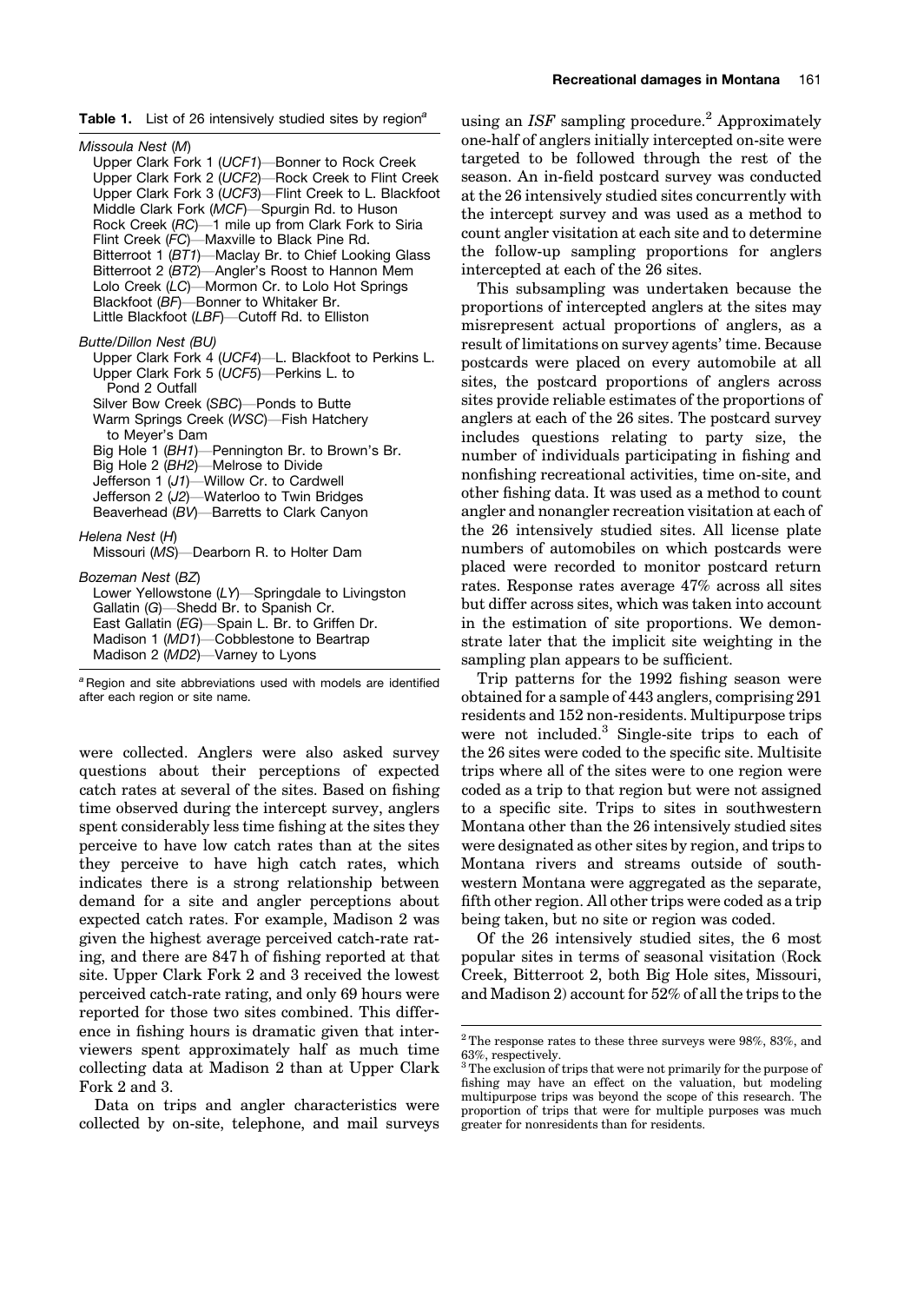26 sites. The 5 injured upper Clark Fork sites and Silver Bow Creek account for only 6% of all of the fishing trips to the 26 sites, even though they run between two major population centers.

Larger rivers and streams attract and support more anglers than smaller rivers and streams. To account for this, a size index was created by multiplying the length of each study river/stream segment by the average flow in the segment, measured in cubic feet per second. The largest 7 sites account for 43% of trips to the 26 intensively studied sites over the season. The smallest 7 account for only 13%. Data on other site characteristics that influence trip taking were also collected. We found that the presence of campgrounds increases visitation. With two exceptions, whether a site is suitable for effective float fishing is determined solely by size. The two exceptions are the Gallatin, where floating is prohibited, and the Beaverhead, which is suitable for floating even though it is small.

The cost of a trip to site  $j$  has four components: transportation costs, lodging costs, variable per-trip equipment costs (such as tackle and guide fees), and the opportunity cost of the individual's time in travel and while at the site. Specifically, trip cost is determined by the driving distance to the site, the angler's wage rate, average equipment and lodging costs by one-way distance category  $(0-25$  miles,  $26-50$  miles,  $51-150$  miles, and more than  $150$ miles), and average on-site time by distance category.<sup>4</sup> Distance and per-mile vehicle operating costs  $(\$0.14$  per vehicle occupant)<sup>5</sup> were used to determine transportation costs for residents and all nonresidents for whom driving was less expensive than flying, and airfares and car rental rates were used to calculate transportation costs for distant nonresidents. Trip costs vary significantly in percentage terms across sites for each resident angler but vary less significantly across sites for nonresidents. Time costs are converted to money costs by multiplying travel and on-site time by the opportunity cost of the individual's free time. The perhour opportunity cost of the individual's free time is

assumed to be some fraction of the individual's wage rate,  $\beta_W$ , which was estimated within the recreation demand model.<sup>6</sup>

## The joint model of participation, site choice, and expected catch rates

The recreation demand model has two components: a travel-cost component and a catch-rate component. The travel-cost component is a repeated threelevel nested logit model of participation and site choice. Because nested logit models of recreational demand are becoming increasingly common, only the specific details of the travel-cost component are presented here.

As noted above, the two components of the model were jointly estimated because the observed trip patterns contain information about expected catch rates (ceteris paribus, anglers take more trips to sites with high expected catch rates and fewer trips to sites with low expected catch rates). Our estimate of an expected catch rate is a weighted average of the site's observed average catch rate and the maximum likelihood catch rate parameter that would best explain trip patterns in the absence of any observed catch data (see Morey and [Waldman,](#page-11-0) 1998). The weight on the site's observed average catch rate is a decreasing function of its sampling variation relative to the sampling variation in the observed trip patterns.

We assume the trout fishing season consists of 60 periods such that in each period an angler can take no more than one fishing trip. There is no stipulation that each period is of equal length; we chose 60 periods because only 10 of the 443 anglers in our follow-up sample took more than 60 trips.<sup>7</sup>

In each period, the individual simultaneously decides whether to fish at a river or stream in Montana and, if so, which one. The angler has 31 river and stream trout fishing sites from which to choose: 26 specific sites and 5 other sites. In each period, each angler must choose one of 32 alternatives where one of the alternatives is

<sup>4</sup>Mean equipment expenses were about \$10 for all of the distance categories under 150 miles, and were \$23 for anglers traveling more than 150 miles. On-site time averaged 35 h for trips less than 25 one-way miles,  $6.3$  h for trips of  $26-150$  one-way miles, and 87 h for trips in excess of 150 one-way miles. Categorical averages are used rather than individual-level measures so that the cost associated with on-site time would be an exogenous cost. A model such as the one in this paper could be extended to make on-site time endogenous.  $5\,\mathrm{The\,\,State\,\,of\,\,Montana\,\,paid\,\,$0-275 per\,\,mile\,\,for\,\,job-related}$ 

activities, and similarly the federal government allowed a tax deduction of \$028 per mile. We allocated the vehicle operating costs across two anglers (the median number traveling together).

 $6By$  way of comparison, the ARCO economic analysis ([Desvousges](#page-11-0) and [Waters,](#page-11-0) 1995b) assumed \$005 per mile and assumed onethird of the wage rate for travel time, but no opportunity cost for time spent on site. These and other factors result in much lower damages than reported here.<br> $\frac{7}{1}$  Note that truncating the maximum number of trips to 60 will

cause the estimates of both total trips and damages to be biased downward.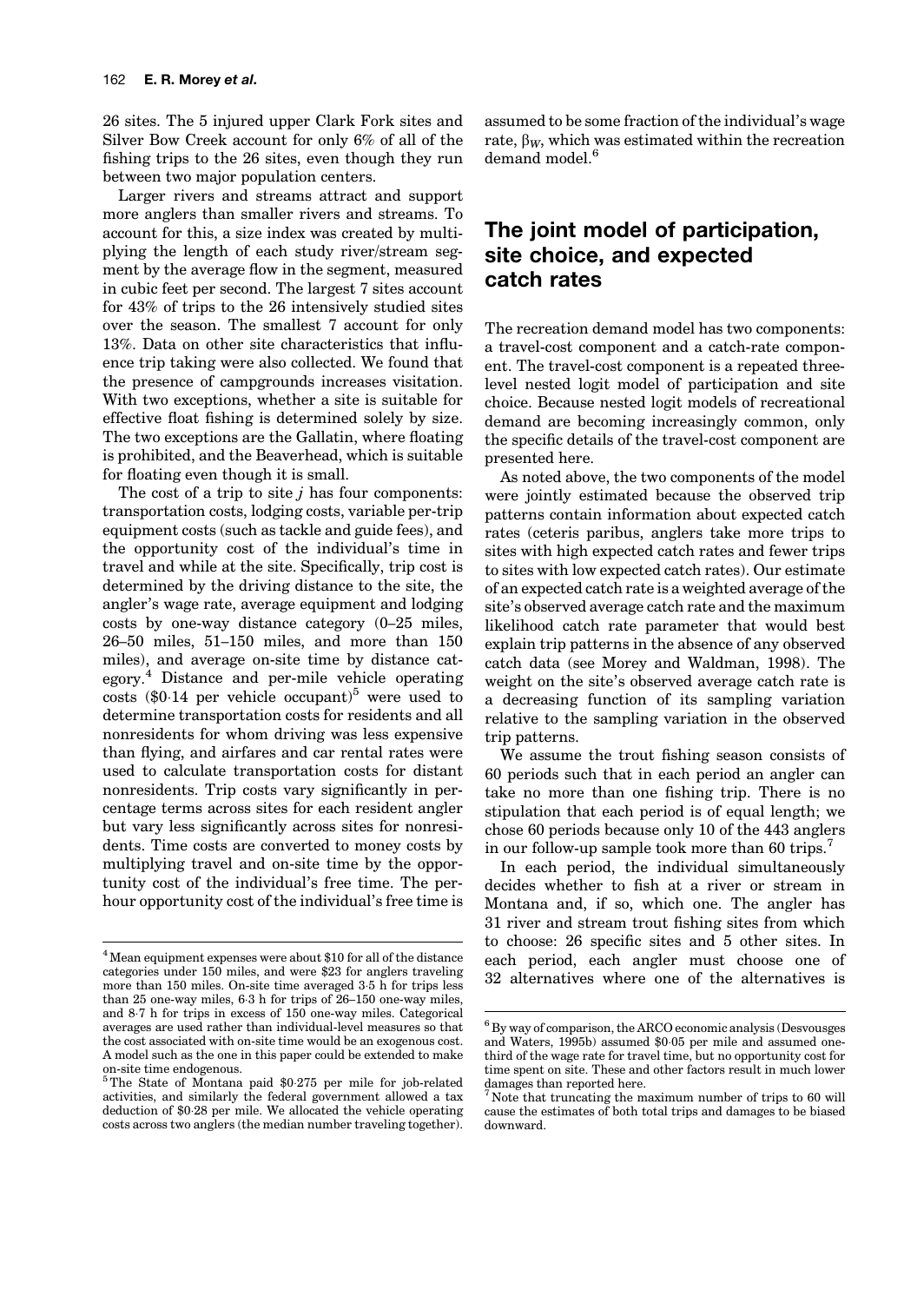nonparticipation. The sites are grouped by regions that correspond to the major cities in southwestern Montana because resident anglers are more likely to visit sites near their homes. The angler's choice set for each period (other than nonparticipation), and the regional nesting structure for fishing, is presented in [Table](#page-2-0) 1.

This recreation demand model determines the per-period probability that individual  $i$  will choose alternative  $j$ . The predicted number of trips angler  $i$ will take to site  $j$  is therefore the per-period probability that individual  $i$  will choose site  $j$  multiplied by 60, and the predicted number of trips angler  $i$  will take to all sites in Montana during the summer season is the sum of his or her predicted trips to the 13 sites.

The utility the individual receives during period  $p$ if he chooses alternative  $j$  is:

$$
U_{jp} = V_j + \varepsilon_{jp}; \quad j = 0, \ UCF1, \ UCF2, \ UCF3, \newline MCF, RC, FC, BT1, BT2, LC, \newline BF, LBF, RMo, \ UCF4, \ UCF5, \newline SBC, WSC, BH1, BH2, J1, J2, \newline BV, RBUo, MS, RHo, LY, G, \newline EG, MD1, MD2, RBZo, R5, \quad (1)
$$

where  $j=0$  is the nonfishing alternative. The full names of the 26 intensively studied sites are listed in [Table](#page-2-0) 1. RMo, RBUo, RHo, and RBZo are collectives of all the other sites in the Missoula, Butte, Helena, and Bozeman regions. R5 is a collective of all the river and stream sites in Montana that are not in one of the four regions in southwestern Montana, denoted region 5.

The term  $V_j$  depends on the cost and characteristics of alternative  $j$ . Assume that the unobserved random components,  $\varepsilon_{jp}$ , are drawn from the generalized extreme value distribution with cumulative distribution function

$$
F(\varepsilon) = \exp[-e^{-\varepsilon_0} - [(\mathbf{E}_M)^{t/s} + (\mathbf{E}_{BU})^{t/s} + (\mathbf{E}_H)^{t/s} + (\mathbf{E}_{BZ})^{t/s} + (\mathbf{E}_{BZ})^{t/s} + (\mathbf{E}_5)^{t/s}]^{1/t}],
$$
\n(2)

of unobserved correlation between the utility from trips to any two fishing sites, $^8$  and

$$
E_M = e^{s_{\text{EUCF1}}} + e^{s_{\text{EUCF2}}} + e^{s_{\text{EUCF3}}} + e^{s_{\text{EHCF}}} + e^{s_{\text{ERT1}}} + e^{s_{\text{EBT2}}} + e^{s_{\text{ELC}}} + e^{s_{\text{ERF}}} + e^{s_{\text{EBF1}}} + e^{s_{\text{EBT2}}} + e^{s_{\text{ELC}}} \tag{3}
$$

$$
E_{BU} = e^{s\varepsilon_{UCF4}} + e^{s\varepsilon_{UCF5}} + e^{s\varepsilon_{BBC}} + e^{s\varepsilon_{WSC}} + e^{s\varepsilon_{BH1}} + e^{s\varepsilon_{BH2}} + e^{s\varepsilon_{J1}} + e^{s\varepsilon_{J2}} + e^{s\varepsilon_{BV}} + e^{s\varepsilon_{RBU_o}},
$$
(4)

$$
E_H = e^{s \varepsilon_{MS}} + e^{s \varepsilon_{RHo}}, \qquad (5)
$$

$$
E_{BZ} = e^{s\epsilon_{LY}} + e^{s\epsilon_{G}} + e^{s\epsilon_{EG}} + e^{s\epsilon_{MD1}} + e^{s\epsilon_{MD2}} + e^{s\epsilon_{RBZo}}, \text{ and } (6)
$$

$$
E_{R5} = e^{s \varepsilon_{R5}}.\t\t(7)
$$

This generalized extreme value function generates a three-level nested logit model of participation and site choice. Given this cumulative distribution function (CDF), the per-period probability that an individual will choose not to fish is

 $Prob_0 =$ 

$$
\frac{(e^{V_0} + [(I_M)^{t/s} + (I_{BU})^{t/s} + (I_H)^{t/s} + (I_{BZ})^{t/s} + (I_{R5})^{t/s}]^{1/t}}{(8)}
$$

 $e^{V_0}$ 

where

$$
I_M = e^{sV_{UCF1}} + e^{sV_{UCF2}} + e^{sV_{UCF3}} + e^{sV_{MCF}} + e^{sV_{RC}} + e^{sV_{FC}} + e^{sV_{BT1}} + e^{sV_{BT2}} + e^{sV_{LC}} + e^{sV_{BF}} + e^{sV_{LBF}} + e^{sV_{RMo}},
$$
(9)

$$
I_{BU} = e^{sV_{UCF4}} + e^{sV_{UCF5}} + e^{sV_{SBC}} + e^{sV_{WSC}} + e^{sV_{BH1}} + e^{sV_{BH2}} + e^{sV_{BH2}} + e^{sV_{J1}} + e^{sV_{J2}} + e^{sV_{BV}} + e^{sV_{RBU_2}} (10)
$$

$$
I_H = e^{sV_{MS}} + e^{sV_{RHo}},\tag{11}
$$

$$
I_{BZ} = e^{sV_{LY}} + e^{sV_G} + e^{sV_{EG}} + e^{sV_{MD1}} + e^{sV_{MD2}} + e^{sV_{MD2}}, \quad \text{and} \tag{12}
$$

$$
I_{R5} = e^{sV_{R5}}.\t\t(13)
$$

The per-period probability the individual will choose site j in the Missoula region  $(j=UCF1,$ UCF2, UCF3, MCF, RC, FC, BT1, BT2, LC, BF,  $LBF, RMo$ ) is

$$
\text{Prob}_{j} = \frac{e^{sV_{j}}[(I_{M})^{t/s} + (I_{BU})^{t/s} + (I_{H})^{t/s} + (I_{BZ})^{t/s} + (I_{R5})^{t/s}]^{(1/t)-1}(I_{M})^{(t/s)-1}}{e^{V_{0}} + [(I_{M})^{t/s} + (I_{BU})^{t/s} + (I_{H})^{t/s} + (I_{BZ})^{t/s} + (I_{R5})^{t/s}]^{1/t}}.
$$
\n(14)

where  $s$  is a statistical parameter that influences the degree of unobserved correlation between the utility from trips to any two sites in the same region,  $t$  is a statistical parameter that influences the degree

<sup>&</sup>lt;sup>8</sup>A sufficient, but not necessary, condition for this density function to be well-behaved is  $s \ge t \ge 1$ . This condition is fulfilled.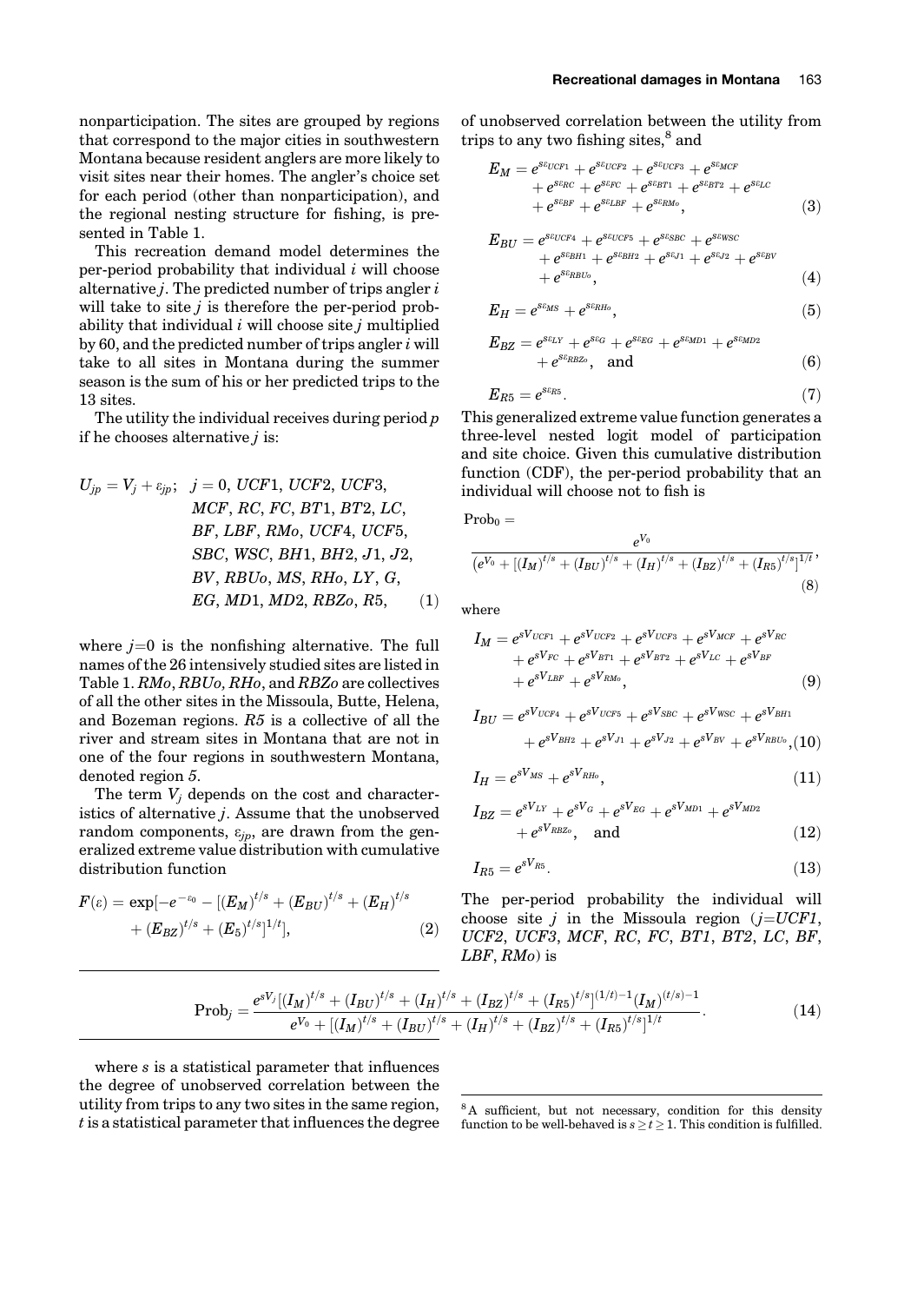The per-period probabilities for the intensively studied sites in the three other regions (Butte, Helena, and Bozeman) are defined similarly. The per-period probability the individual will choose a site in Montana that is not in one of the four regions in southwestern Montana is

If the trip is to a site in one of the four regions (Missoula, Butte, Helena, or Bozeman), but not to one of the intensively studied sites, assume

$$
V_j = [\beta_0 (1 - NRES) + \beta_{0NR} (NRES)] (PPY - AveCOST_{Rk}) + \alpha_O, \qquad (17)
$$

$$
\text{Prob}_{R5} = \frac{e^{sV_{R5}}[(I_M)^{t/s} + (I_{BU})^{t/s} + (I_H)^{t/s} + (I_{BZ})^{t/s} + (I_{R5})^{t/s}]^{(1/t)-1} (I_{R5})^{(t/s)-1}}{e^{V_0} + [(I_M)^{t/s} + (I_{BU})^{t/s} + (I_H)^{t/s} + (I_{BZ})^{t/s} + (I_{R5})^{t/s}]^{1/t}}.
$$
\n(15)

Specifically, assume the  $V_i$  for a fishing trip to site  $j$ , where  $j$  is one of the 26 intensively studied sites, is a function of the following variables: the angler's per-period income, PPY; the angler's cost of a trip to site j,  $COST_i$ ; the expected catch rate at site j,  $ECR_i$ ; the size of site j,  $SZ_j$ ,  $^9$  a variable that takes the value one if there is a campground adjacent to the site and zero otherwise,  $D_{CG}$ ; a variable that takes the value one if the river has low flow but is suitable for float fishing (only the Beaverhead) and zero otherwise,  $D_{LFF}$ ; and a variable that takes the value one if the site is high flow but is unsuitable for float fishing (only the Gallatin) and zero otherwise,  $D_{HFNF}$ , 10  $COST_i$  is a function of  $\beta_W$ , which is estimated endogenously in the recreation demand model.

$$
V_j = [\beta_0 (1 - NRES) + \beta_{0NR} (NRES)] (PPY - COST_j)
$$
  
+  $[\beta_C + \beta_{CRSK} (1 - NRES)SK$   
+  $B_{CNR} (NRES)] (ECR_j) + \beta_{SZ} (SZ_j) + \beta_{CG} (D_{CG})$   
+  $\beta_{LFF} (D_{LFF}) + \beta_{HFNF} (D_{HFNF}),$  (16)

where  $NRES=1$  if the angler is not a resident of Montana and zero if the angler is a resident. Note  $(PPY-COST<sub>i</sub>)$  is the amount of income the individual has left to spend on other commodities in period  $p$  if the individual takes a trip to site  $j$ . Resident and nonresident anglers are allowed to have different catch and price parameters. We feel that the estimated model included all the significant determinants of site choice, while the economists for ARCO disagreed.

where the individual's cost of a trip to the *collective* site in region  $k$  is assumed to be the average of the individual's trip costs for the intensively studied sites in region k. Since the collective sites are catchalls for trips to sites other than the intensively studied sites, there is unobserved variation across trips to each collective site in terms of site size, expected catch rate, and other characteristics. Therefore, characteristics cannot be included as explicit determinants of the utility an angler receives from a trip to a collective site. Their influence is replaced with a constant term,  $\alpha_O$ .

If the trip is to a site that is not in one of the four explicit regions in southwestern Montana, assume

$$
V_{R5} = [\beta_0 (1 - NRES) + \beta_{0NR} (NRES)] (PPY) + \alpha_{R5}.
$$
\n(18)

Note in this case there is no information about trip costs, so even though trip cost is positive it cannot be included as an explicit determinant of the utility the angler receives from a trip to this fifth region. Its influence must be accounted for by the fifth-region constant,  $\alpha_{RS}$ .

If an individual does not take a fishing trip in period p, that individual will have PPY to spend on other goods, and  $V_0$  is

$$
V_0 = [\beta_0 (1 - NRES) + \beta_{0NR} (NRES)] (PPY)
$$
  
+  $\beta_G(G) + \beta_{SK}(SK) + \beta_{MTF}(MTF)$   
+  $\beta_{FT}(FT) + \beta_A(A) + \beta_V(V)$   
+  $\beta_{PNR}(NRES) + \alpha_P,$  (19)

where G is the angler's gender (1=female), SK is self-assessed fishing skill,  $MTF$  is years fished in Montana, FT is reported hours of free time in a typical weekday, A is age, V is weeks of paid vacation, and  $\alpha_P$  is a constant term. While each angler's utility is an increasing function of his or her income, the choice probabilities are not a function of income because an increase in income affects the utility from all of the alternatives equally. Ceteris paribus, resident and nonresidents are allowed to

 $9A$  site's size is defined as the site's average flow from May through August (in cubic feet per second) multiplied by the site's length. Sizes of the sites are important determinants of both the total number of fishing trips to southwestern Montana and which sites are chosen because, everything else constant, larger sites

 $10$ A parameter for sites that are exceptionally aesthetically unattractive (only Silver Bow Creek) and a parameter for sites with both bad bank access and that are unsuitable for float fishing (only Upper Clark Fork 3) were both found to be insignificant determinants of participation and site choice.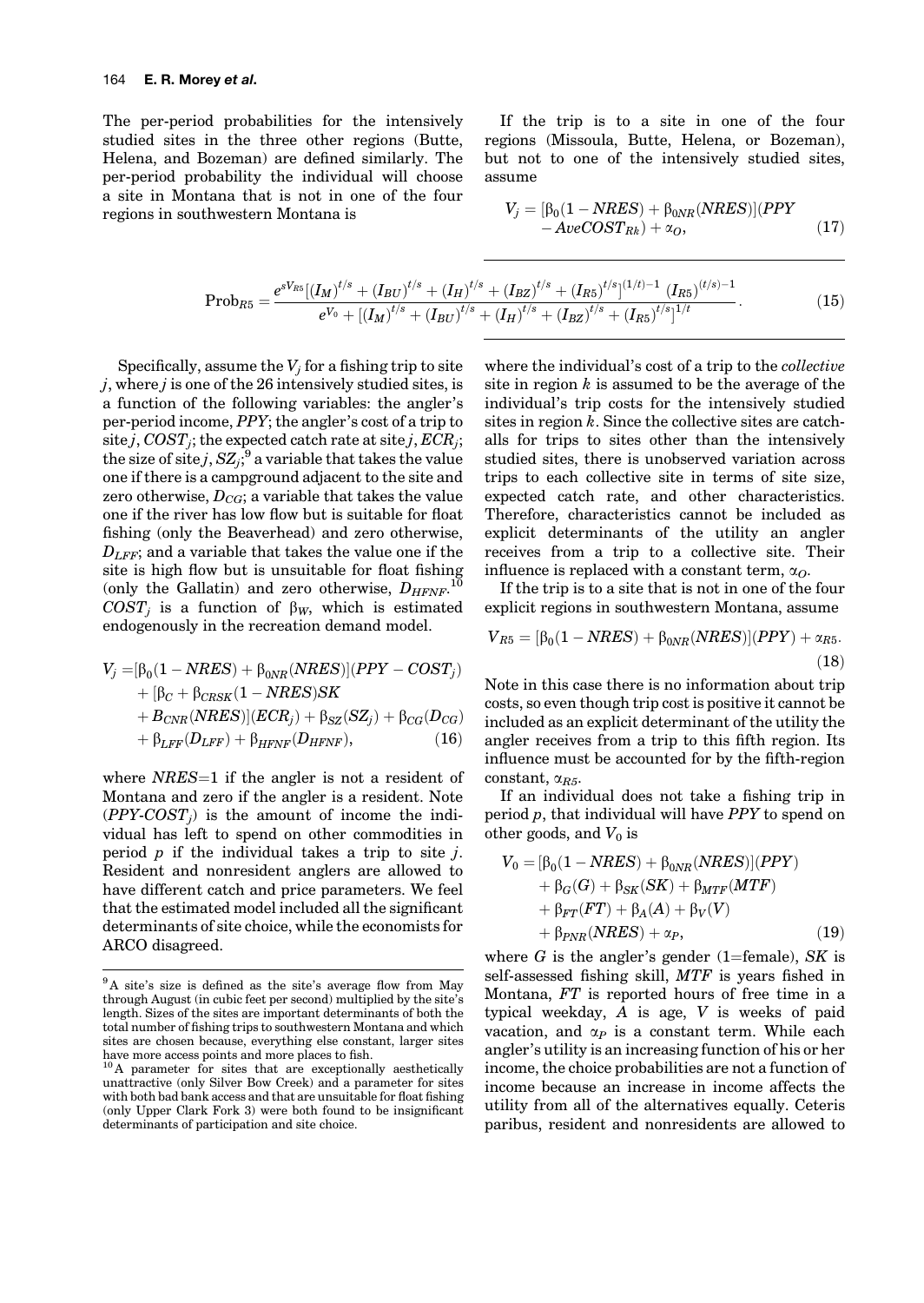have different preferences for trout fishing in Montana relative to other activities. This feature, in addition to the separate catch and price parameters for residents and nonresidents, and along with the variation between residents and nonresidents in travel costs, skill, and other included variables, allows the model to reflect significant differences in preferences between resident and nonresident anglers.

The catch rate component of the model assumes the probability that a representative angler will catch a certain number of fish at a site depends on the expected catch rate for that site and the number of hours fished, and is increasing in both. Specifically, it assumes that catch is Poisson distributed as a function of the expected catch rate and the number of hours fished.<sup>11</sup> The Poisson distribution correctly restricts the observed catch to be a nonnegative integer and is consistent with the large number of observations with zero catch (almost half). Expected catch rates are the link between the catch rate and travel-cost components of the model in that they are parameters in both components.

We define  $x_{ki}$  as the reported catch for intercept trip k to site j and  $h_{kj}$  as the number of hours of fishing associated with that catch. Set  $\lambda_{ki} = h_{ki}ECR_i$ . Assume that catch has a Poisson distribution such that the probability of catching  $x_{ki}$ fish in  $h_{ki}$  hours of fishing is

$$
Prob(x_{kj}) = \frac{e^{\lambda_{kj}} \lambda_{kj}^{x_{kj}}}{x_{kj}!}
$$
 (20)

 $j=1, 2, \ldots, 25$  and  $x_{kj}=0, 1, 2, \ldots$ 

Sites with high perceived catch rates have many observations on catch while sites with low perceived catch have only a few observations, even though approximately the same amount of time was spent interviewing at each of the 26 intensively studied sites (except Silver Bow Creek which received about 48 percent of the interviewing time received by other sites, enough to confirm that virtually no fishing was occurring). The number of observations on catch varies from 0 at Silver Bow Creek to 176 at Madison 2, and the reported fishing time for which we have catch data varies from 7 h at Warm Springs Creek to 847 h at Madison 2.<sup>12</sup>

The simple average for a site with few hours of reported catch will be an imprecise estimate of the site's expected catch rate relative to sites with many hours of reported catch. For example, the simple average for Upper Clark Fork  $4, 1.5$  fish per hour (based on 21 h of reported catch from 9 trips) is, relatively speaking, an imprecise estimate of the site's expected catch rate, whereas the simple average for Madison 2,  $0.72$  (based on 847 h of reported catch from 172 trips) is a relatively precise estimate of the expected catch rate at Madison 2. Therefore, when one has limited catch data for some sites, we argue that assuming the expected catch rates are the simple observed averages is not the best way to proceed. Since data are available on both individual observed catch and individual trip patterns, the best statistical estimate of a site's expected catch rate is a weighted average of these two separate estimates, where the weight on a site's simple average observed catch rate is an increasing function of the number of hours of fishing at the site for which catch is reported.

For each of the 443 anglers in the recreation demand model data set, there is a record of how many fishing trips he or she took during the 1992 summer season, but not a complete record of where each angler went for each trip. An angler's fishing trips were allocated to one of the following 36 site categories on the basis of the information available for each trip:

- $T_{UCF1}$ ,  $T_{UCF2}$ , ...,  $T_{MD2}$ =Number of trips to each of the 26 intensively studied sites in [Table](#page-2-0) 1 (26 variables).
- $T_{X_0}$ =Number of trips to a single site in one of four study regions, but not to an intensively studied site, where  $X=RM$  for Missoula,  $RBU$  for Butte, RH for Helena, and RBZ for Bozeman.
- $T_X$ =Number of trips where each trips involved multiple sites in one of four study regions, but no sites to other regions, where  $X$  is as defined as for  $T_{X_0}$ .
- $T_{R5}$ =Number of trips to rivers or streams in Montana that are outside of the 4 study regions.
- $T<sub>O</sub>=$ Number of trips that involved multiple regions or where there is no information about the site(s) visited except that the trip involved trout fishing in Montana.

 $^{11}\rm{McConnell}$  $^{11}\rm{McConnell}$  $^{11}\rm{McConnell}$   $et$   $al.$  (1995) first used the Poisson distribution to characterize catch. The expected catch rate for Silver Bow Creek is zero, as there are no fish due to high pollution levels. The expected catch rate for Madison 2 was normalized to its simple Poisson average catch rate (0.726). Madison 2 is the site with the most recorded fishing time. This anchors the expected catch rates for the other 24 sites on the zero expected catch rate for Silver Bow Creek and the simple Poisson average for Madison 2.

 $12$  When the number of observations is small, the simple average is often unduly influenced by a few extreme observations. For example, one of the individuals intercepted at Upper Clark Fork 4 reported catching 18 fish in 3 h. Eliminating this one observation drops the simple average from  $1.5$  to  $0.77$  fish per hour.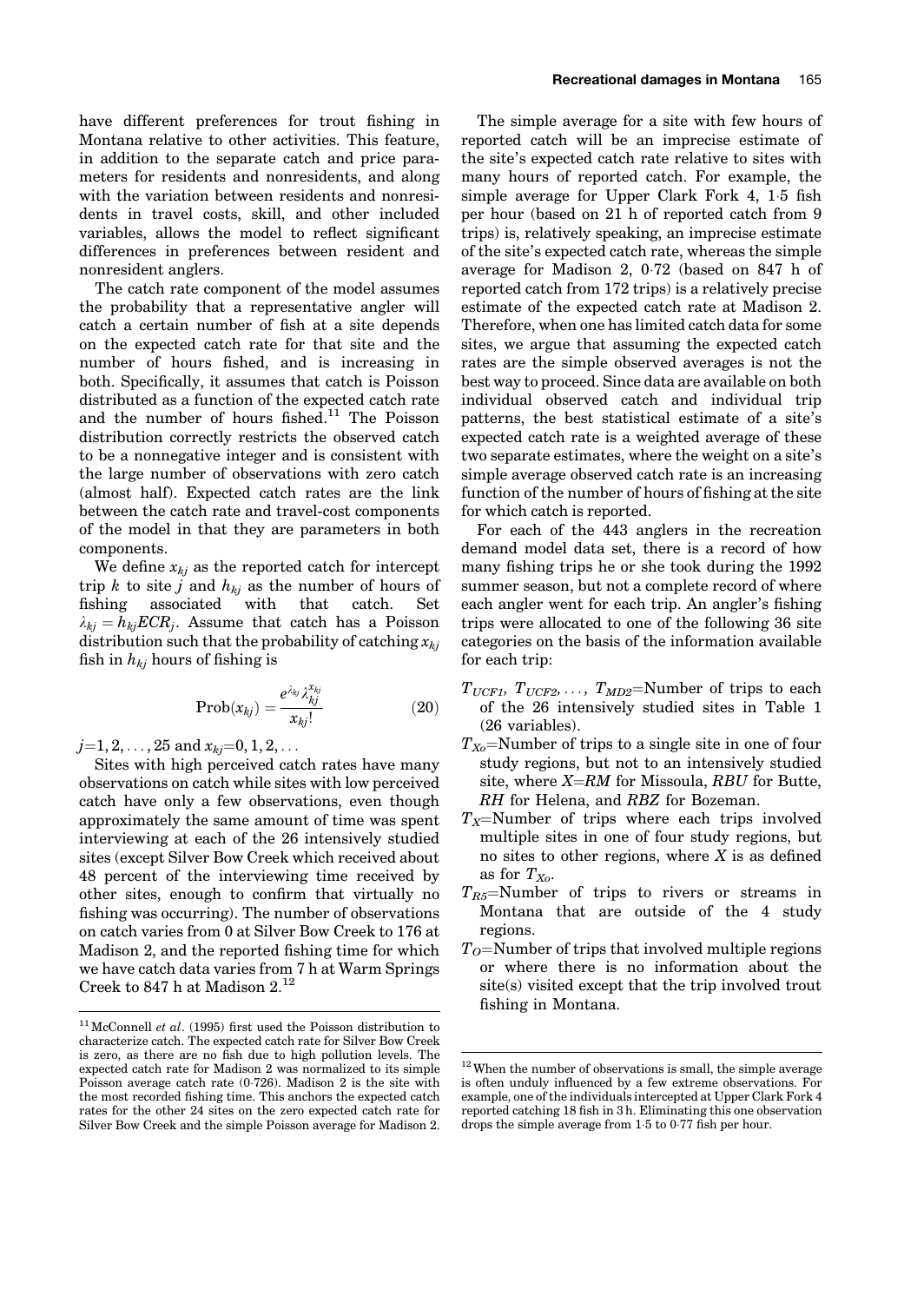The number of periods the individual chose not to fish,  $N$ , is 60 minus the individual's total number of fishing trips.

The per-period probability of a trip to multiple sites in region  $k$  ( $k=M$ ,  $BU$ ,  $H$ ,  $BZ$ ) is modeled as the per-period probability that region  $k$  will be chosen. Denote this per-period probability  $Prob_{Rk}$ . For example,  $Prob_{RM}$  is the per-period probability the Missoula region will be chosen, where  $Prob_{RM}$ =  $Prob_{UCF1}$ + $Prob_{UCF2}$ +  $\cdots$  + $Prob_{LBF}$ + $Prob_{RMo}$ .

Because of the intercept nature of the sampling, the 443 individuals in the data set take, on average, more trips than anglers randomly chosen from the population who fish for trout at rivers and streams in Montana. To adjust for overavidity, choice-based avidity weights were used (Manski and [Lerman,](#page-11-0) [1977\)](#page-11-0). All observed choices (fishing or nonfishing) were weighted, separately for residents and nonresidents, by the ratio of the population probability of the choice to the sample probability. Let  $w_f = (1 - NRES) \times w_f^r + NRES \times w_f^{nr}$  be the weight for a fishing trip, where  $w_f^r$  equals the ratio for residents, which is the mean number of trips per season for the population (based on state data) relative to the sample:  $6.356/17.880=0.355$ , and  $w_f^{nr}$  is the same ratio for nonresidents:  $w_f^{nr}$ =1.342/  $3.816 = 0.352$ . Let  $w_{nf} = (1 - NRES)w_{nf}^2 + NRES \times$  $w_{nf}^{nr}$  be the weight for nonparticipation, where  $w_{nf}^{r}$ equals the ratio of the mean number of periods of nonparticipation in the population to the mean number in the sample for residents:  $w_f^r{=}$  (60–6·356)/  $(60-17.880)=1.274$ , and  $w_{nf}^{nr}$  is the same ratio for  $\text{nonresidents:} \quad w_{\textit{nf}}^{\textit{nr}}{=}(\text{60}{-1}\!\cdot\!\text{342}){}/(\text{60}{-3}\!\cdot\!\text{816}){=}1{\cdot}044.$ The impact of avidity weights on estimated consumer surplus is discussed in the section below on damage estimates.

The log likelihood function for the travel-cost component of the model is

$$
L_{tc} = \sum_{i=1}^{443} \left[ w_{nf} \{ N \ln(\text{Prob}_0) \} + w_f \left\{ T_O \ln(\text{Prob}_O) \right. \right. \\ \left. + T_{RB} \ln(\text{Prob}_{RS}) + T_{RMo} \ln(\text{Prob}_{RMo}) \right. \\ \left. + T_{RBUo} \ln(\text{Prob}_{RBUo}) + T_{RHo} \ln(\text{Prob}_{RHo}) \right. \\ \left. + T_{RBZo} \ln(\text{Prob}_{RBZo}) + T_{RM} \ln(\text{Prob}_{RM}) \right. \\ \left. + T_{RBU} \ln(\text{Prob}_{RBU}) + T_{RH} \ln(\text{Prob}_{RH}) \right. \\ \left. + T_{RBZ} \ln(\text{Prob}_{RBZ}) + \sum_{j=1}^{26} T_j \ln(\text{Prob}_j) \right\} \right], (21)
$$

where the  $T$  variables and all the probabilities  $(Prob)$  are indexed by *i*; the *i* subscript is suppressed for notational simplicity. This component of the log likelihood function is a function of all parameters in the model, the data on site characteristics, and the data for each of the 443 anglers on trips, trip costs, gender, age, residency, skill, years fished in Montana, free time, and weeks of paid vacation.

The catch component of the model adds the following term to the log likelihood function:

$$
L_c = \sum_{j=1}^{26} \sum_{k=1}^{K_j} \left[ -h_{kj} E C R_j + x_{kj} \ln(h_{kj} E C R_j) - \ln(x_{kj}!) \right],
$$
\n(22)

where  $K_i$  is the number of intercept trips to site j with catch information. This component of the log of the likelihood function is a function of the expected catch rate parameters and the observed catch data. The likelihood function for the joint model of participation, site choice, and expected catch rates is  $L=L_{tc}+L_c$ .

#### The estimated model

Gauss was used to find those values of the parameters that maximize the likelihood function using FIML (see [Morey,](#page-11-0) 1999). On the basis of asymptotic t statistics, all included variables are statistically significant.<sup>13</sup> The parameter estimates are reported in [Table](#page-8-0) 2.

The 1991 National Survey of Fishing, Hunting and Wildlife-Associated Recreation (US [DOI,](#page-11-0) 1993) estimates an average of 8.8 trips annually by residents to rivers and streams in Montana. Our model predicts 9.4. Both our model and the National Survey estimate 14 trips annually by nonresidents who currently fish in Montana. The correlations between the actual and predicted site proportions for the 26 intensively studied sites are 071 for the full sample,  $0.70$  for residents, and  $0.67$ for nonresidents.

As mentioned above, the opportunity cost of time is 11% of the angler's wage rate; this value was estimated as a parameter in the model, not preselected. This percentage is lower than the percentage used in many travel cost studies.14 Estimating this percentage is preferred to forcing the percentage to take the value from another study or model. Estimates from one study should not, in general, be used in another travel-cost model: the estimated percentage can be sensitive to model specification and the assigned values to travel costs, and one

 $^{13}\mathrm{Programs},$  specific parameter estimates, and their  $t$  statistics can be obtained from the second author.  $14$  See, for example, [McConnell](#page-11-0) and Strand (1981), [Smith](#page-11-0) *et al.* 

[<sup>\(1983\),</sup>](#page-11-0) and [Bockstael](#page-11-0) et al. (1987).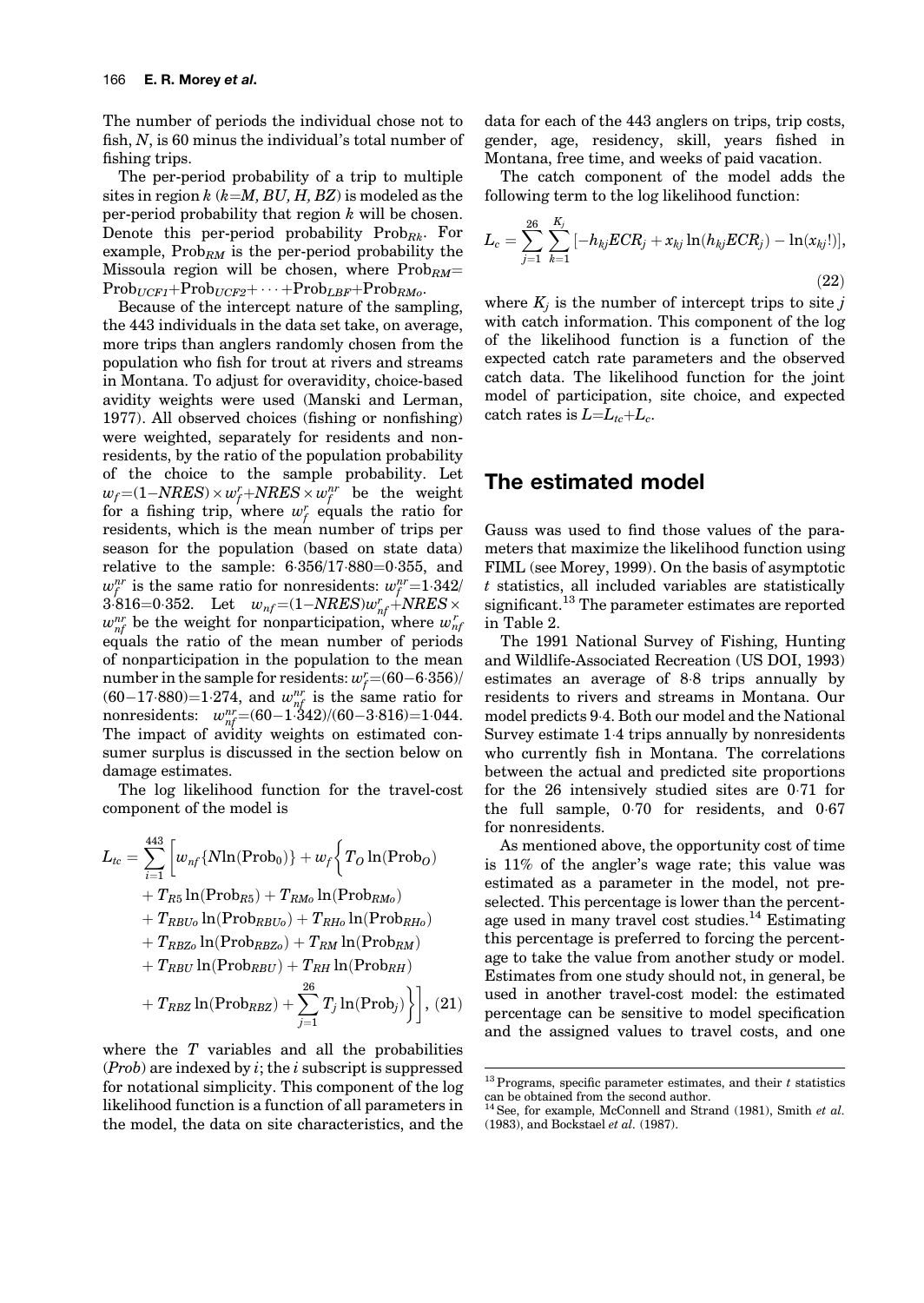<span id="page-8-0"></span>Table 2. Parameter estimates

| Parameter            | Estimate | t statistics |
|----------------------|----------|--------------|
| Expected catch rates |          |              |
| <b>ECUCF1</b>        | 0.434    | 6.967        |
| ECUCF2               | 0.222    | 2.941        |
| ECUCF3               | 0.423    | 4.783        |
| <b>ECMCF</b>         | 0.447    | 8.883        |
| ECRC                 | 0.926    | 20.598       |
| ECFC                 | 0.877    | 9.268        |
| ECBT1                | 0.240    | 5.546        |
| ECBT2                | 0.739    | 14.833       |
| ECLC                 | 0.683    | 8.698        |
| <b>ECBF</b>          | 0.267    | 6.203        |
| <b>ECLBF</b>         | 0.731    | 5.244        |
| ECUCF4               | 0.846    | 7.660        |
| ECUCF5               | 0.784    | 8.851        |
| ECWSC                | 0.771    | 5.429        |
| FCBH1                | 0.899    | 17.930       |
| ECBH2                | 0.812    | 14.428       |
| ECJ1                 | 0.280    | 6.994        |
| ECJ2                 | 0.326    | 7.696        |
| ECBV                 | 0.637    | 17.164       |
| ECMS                 | 0.760    | 17.577       |
| <b>ECLY</b>          | 0.382    | 11.238       |
| ECG                  | 0.884    | 11.481       |
| ECEG                 | 1.051    | 11.184       |
| ECMD1                | 0.413    | 11.602       |
| <i>FCMD2</i>         | 0.7260   |              |
|                      |          |              |

Parameter explaining the influence of the expected catch rates

| $\beta_{FCR}$   | 0.126    | 1.581 |
|-----------------|----------|-------|
| $\beta_{ECRNR}$ | 0.246    | 2.218 |
| $\beta$ CRSK    | 2.604E-2 | 1.633 |

Parameters explaining the influence of trip costs

| $\beta_0$     | 7.224E-3 | 3.739 |
|---------------|----------|-------|
| $\beta_{ONR}$ | 6.150E-4 | 3819  |
| $\beta_W$     | 0.110    | 3.479 |
|               |          |       |

Parameters explaining the influence of gender, age, skill, years finished in Montana, free time, vacation, and residency

| αp                    | 4.414     | 23.203    |
|-----------------------|-----------|-----------|
| $\beta_G$             | 0.239     | 2.349     |
| βA                    | $5.20E-3$ | 2.565     |
| $\beta$ sk            | $-0.480$  | $-20.029$ |
| $\beta_{MTF}$         | 2-380E-2  | 10.412    |
| $\beta_{\mathsf{FT}}$ | $-0.040$  | $-5.997$  |
| βv                    | 0.093     | 5.927     |
| <sup>5</sup> PNR      | 1.840     | 19.758    |

Parameters explaining the influence of size, and outshility for floating

|                  | campyrounus, and suitability for noating |          |
|------------------|------------------------------------------|----------|
| $\beta_{SZ}$     | 0.213                                    | 3.207    |
| $\beta_{CG}$     | 0.131                                    | 3.368    |
| $\beta_{LFF}$    | 0.100                                    | 2.151    |
| $\beta$ hfnf     | $-0.168$                                 | $-2.782$ |
| Other parameters |                                          |          |
| $\alpha_O$       | 0.431                                    | 3.270    |
| $\alpha_{RS}$    | $-0.052$                                 | $-0.878$ |
| s                | 8.746                                    | 7.179    |
| t                | 7.327                                    | 3.723    |
|                  |                                          |          |

would expect the disutility associated with travel to sites to vary across sets of sites.

In terms of estimated expected catch rates, the top five sites include some of the most famous trout streams in the United States. In contrast, four of the ten sites with the lowest estimated expected catch rates are impacted sites in the upper Clark Fork River Basin (Upper Clark Fork 1–3 and Silver Bow Creek). Most of the expected catch rates estimated by the recreation demand model are similar to the simple Poisson catch rates, except at those sites with few observed hours of trout fishing. For example, the Beaverhead, with 464 hours of fishing over 172 trips, has a simple Poisson average catch rate of 06331, and a jointly estimated catch rate of 06366. In contrast, the simple average for Upper Clark Fork 4 is  $1.5$  trout caught per hour, based on only 21 hours of reported catch from 9 trips, but the model estimated catch rate is  $0.85$ .

## The relationship between trout stocks and expected catch rates

Biological injuries are related to economic damages through their impact on stock sizes which in turn affect angler catch rates. Stock estimates (trout per hectare) were available for 1992 for eight of the study sites (Don Chapman Consultants, 1995) and were combined with the estimated expected catch rates to estimate the stock-catch function:  $\textit{ECR}_j=0.1539\ln{(STOCK_j+1)}$  with  $R^2=0.1539$  $0.93$  and  $t=9.91$ .

This functional form of the regression allows for a nonlinear stock-catch relationship and the regression predicts zero expected catch when stocks are zero.<sup>15</sup> The estimated function indicates decreasing rates of increase in expected catch rates from increasing fish stocks. The stock-catch model and estimates of baseline (no-injury) stocks were then used to predict expected catch rates at the injured sites under baseline conditions in the absence of past releases of heavy metals. Specifically, the baseline expected catch rate for each Clark Fork site was calculated by adjusting the current expected catch rate by the percent change in expected catch rates (from current to baseline conditions) predicted by the stock-catch model. For Silver Bow Creek, which currently has zero stock, the best estimate of the

 $^{15}\mathrm{A}$  linear model gave a much poorer fit. When an intercept term was included it was not statistically significant.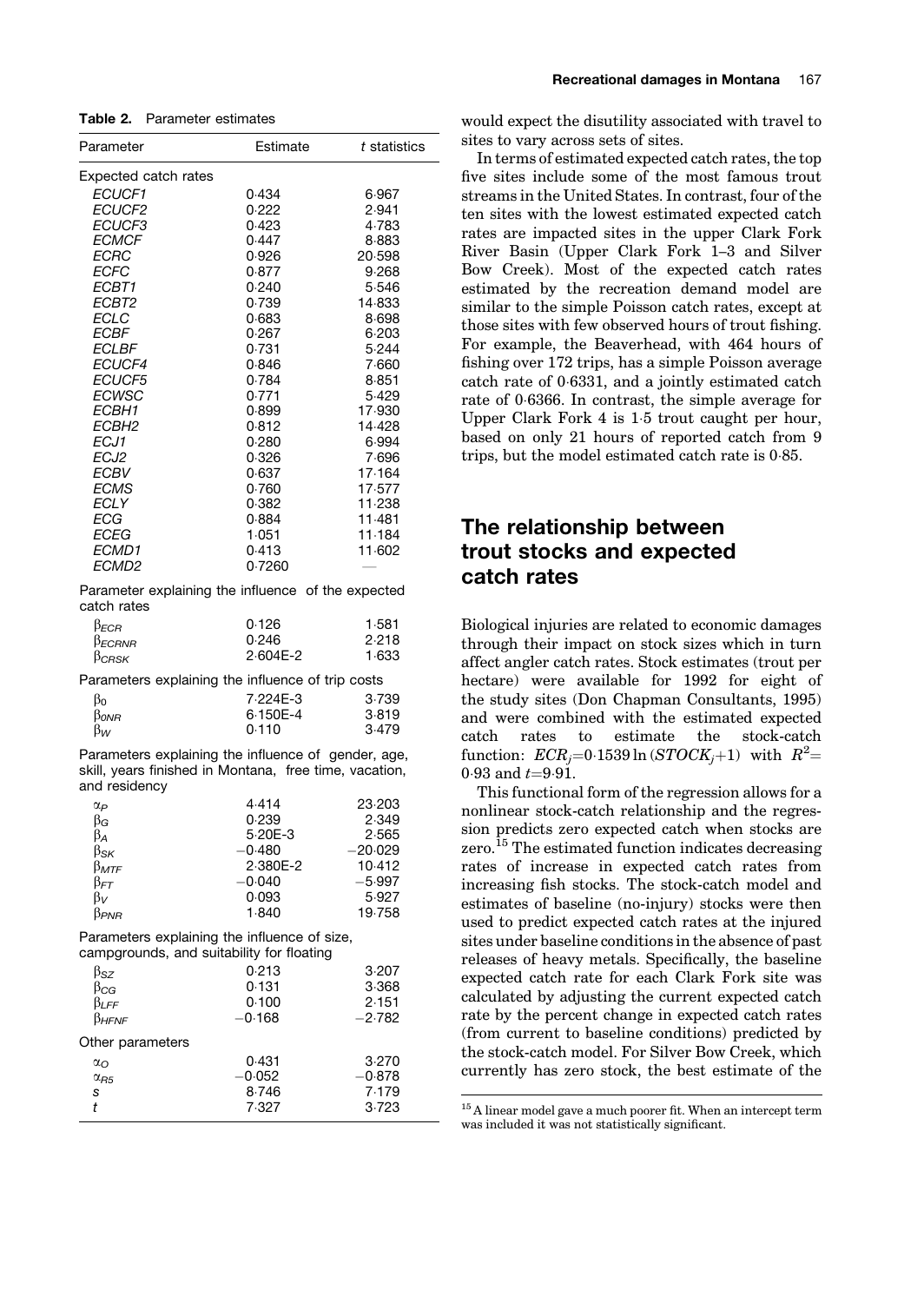expected catch rate under baseline conditions is that predicted directly by the stock-catch model. Injuries have caused proportionately large reductions at all of the impacted sites except Upper Clark Fork 5. Aggregating across sites and adjusting for site lengths, expected catch rates would be almost twice as high under baseline conditions.

#### Use under baseline

The recreation demand model predicts that if baseline conditions were restored at the impacted Upper Clark Fork River and Silver Bow Creek sites, an average resident angler active in river and stream trout fishing in southwestern Montana would take 036 more trips per year to the impacted sites and 032 fewer trips to other sites in Montana. The predicted trips to the impacted sites under baseline conditions represent a 66% increase relative to the predicted trips under current conditions. The average nonresident angler would take 0.07 more trips to the impacted sites and  $0.06$  fewer trips to other sites. The net change is more than a doubling of the total number of trips to the impacted sites for nonresidents. In summary, when the impacted sites are returned to baseline conditions few new trips are predicted to be taken by existing anglers, but approximately 5% of trips to other sites are predicted to be substituted to the impacted sites.

The increase in visitation to the impacted sites under baseline conditions varies across sites, reflecting the variability in increased expected catch rates. For example, under baseline conditions the expected catch rate at Upper Clark Fork 2 would increase by 123%, and the site would have a higher expected catch rate than other well-known sites such as Bitterroot 1, Blackfoot, and the Jefferson River sites. Compared to current conditions, the predicted visitation increases by 83% under baseline conditions at Upper Clark Fork 2. Visitation at Upper Clark Fork 2 is predicted to exceed visitation at Jefferson 2, Yellowstone, Madison 1, and other popular sites. This reflects the relatively high expected catch rate at the impacted site under baseline conditions, the size of the site, and that this site is closer than other substitute sites for residents of nearby cities such as Missoula, Helena, and Butte. Remediating injuries would also have a substantial impact on Silver Bow Creek, making it an excellent small stream for trout fishing. That anglers will substitute fishing visits from other sites to the upper Clark Fork River and Silver Bow Creek sites indicates that anglers are currently taking

trips to sites that, under baseline conditions, would be less desirable because of lower catch rates or increased travel distances.

## E(WTP) for the absence of injuries

For anglers who are residents of Montana, the estimated expected annual willingness to pay,  $E(WTP)$ , for the absence of injuries ranges from  $$0.01$  to  $$42.96$  with a mean of  $$6.31$  and a median of \$454 (in 1992 dollars). The standard deviation of mean  $E(WTP)$  for residents is \$3.13.<sup>16</sup> For nonresident anglers who fish in Montana, estimated  $E(WTP)$  ranges from \$1.19 to \$40.35 with a mean of \$1417 and a median of \$1262. The standard deviation of mean E(WTP) for nonresidents is \$659. E(WTP) varies across individual anglers because trip costs and the other determinants of E(WTP) vary across anglers. Consider the angler with the highest estimated  $E(WTP)$  (\$42.96), and compare this angler to an angler with an E(WTP) that is effectively zero. The angler with an  $E(WTP)$ of \$4296 resides near Silver Bow Creek, is a 52-year-old male, reports a skill level of 6 on a scale of 1 to 7, and reports 11 h of free time on a typical weekday. This is an angler with low trip costs for the injured sites and a higher than average skill level and amount of free time. In contrast, the angler with an E(WTP) of effectively zero is a 42-year-old male who reports a skill level of 4, reports 5 h of free time on a typical weekday, and lives approximately 270 miles from the injured sites. This angler has high trip costs and lower skill and free time. The distributions of the resident and nonresident E(WTP) are similar to a log-normal distribution in that they have a long tail extending into higher E(WTP) values.

For residents, \$631 is approximately 8% of the average trip cost, and \$1417 is only 2% of the average trip cost for nonresidents: nonresidents spend an average of \$221 for lodging and \$193 for equipment and guides, so \$1417 does not appear to be much to pay per year for the opportunity to have significantly better fishing along 145 miles at the injured sites. Viewed in terms of what it would cost

 $16$  Details on the calculation of E(WTP) for nested logit models without income effects can be found in [Hanemann](#page-11-0) (1999) and Morey [\(1999\).](#page-11-0) Standard deviations for the estimated mean of the per angler damages were estimated through repeated simulations of the recreation demand model using the Krinsky-Robb procedure.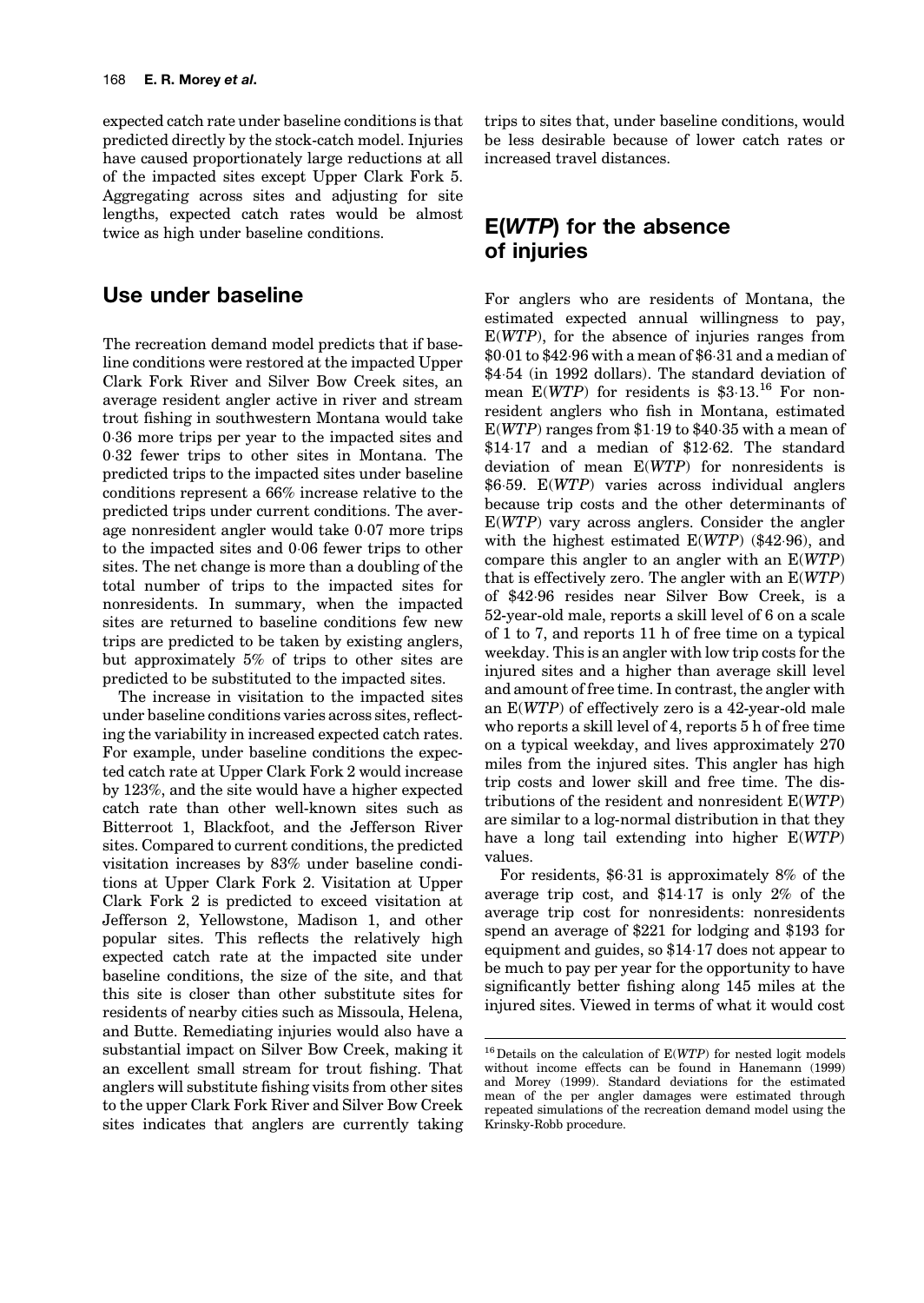to travel to substitute sites rather than the injured sites, the mean  $E(WTP)$ s would cover 36 additional round-trip miles of annual fishing travel by a resident, and 66 additional round-trip miles by a nonresident.

It is relevant, but not surprising, that nonresidents who currently fish the cold-water rivers and streams of southwestern Montana have higher estimated fishing damages per year in southwestern Montana than active resident anglers. These nonresident anglers, while taking fewer trips to southwestern Montana than resident anglers, spend more per trip on Montana fishing than most residents (e.g., the mean trip cost for nonresidents is \$840, whereas the mean trip cost for residents is only \$77) and have a lower estimated marginal utility of money; further, their selection of Montana fishing sites is more responsive to expected catch rates than is the case for residents.

#### Aggregate damage estimates

On the basis of State of Montana angler license data and data collected by the 1991 National Survey (US [DOI,](#page-11-0) 1993; see also [Morey](#page-11-0)  $et \ al., 1995$ ), we estimate that approximately 71 000 resident anglers and 65 000 nonresident anglers were active in river and stream trout fishing in southwestern Montana in 1992. The residents anglers took an estimated 629 000 fishing trips to rivers and streams in Montana, and the nonresidents took an estimated 92 000 trips. Applying the mean annual damages of \$631 per resident angler results in aggregate annual damages to residents of \$448 000 (in 1992 dollars). Applying the mean nonresident annual damages of \$1417 results in aggregate annual damages to nonresidents of \$921 000.

#### Sensitivity of damage estimates

When the model is estimated without the avidity weights, E(WTP) estimates are upwardly biased by more than an order of magnitude. If the simple average Poisson catch rates are used rather than estimating the expected catch rates as model parameters using both catch and trip data, the mean damage estimates are 58% lower for residents and 30% lower for nonresidents.

To test for potential differences between the sample and population proportions of trips to the 26 sites, site weights were constructed as the ratio of the population shares to the sample shares of trips to the intensively studied sites. Three different sets of weights were derived from three different estimates of the population shares, based on the number of anglers receiving postcards per interviewer visit, anglers receiving postcards per hour of interviewer time, and anglers who returned postcards. The model was re-estimated using each of these three sets of weights. Site weighting results in mean  $E(WTP)$ s ranging from \$5.93 to \$6.88 for residents, and from \$1327 to \$1532 for nonresidents. These alternative methods do not provide much variation in results, with the means of E(WTP) from the model that does not include the additional site weights falling in the middle of these ranges (which span  $+10\%$ ). This suggests that the implicit weights in the ISF procedure were reliable without the complications of further weights.

The model of participation and site choice was also estimated with only the 291 resident anglers. The estimated mean  $E(WTP)$  is \$5.97, 5% lower than the estimate from the model that includes both residents and nonresidents. The damage estimates for nonresident anglers are more sensitive to model specification, which is most likely due to sample sizes (291 residents versus 152 nonresidents) and more variation in trip costs among resident anglers than nonresident anglers. The nonresident travelcost data do not have enough variation to estimate a completely separate model of participation and site choice for the 152 non-residents.

To further examine the sensitivity of the estimates, we estimate a site-choice-only model (without participation) separately for non-residents and for residents, which will result in a lower-bound estimate of  $E(WTP)$  for the absence of injuries [\(Morey](#page-11-0), 1994 and [1999](#page-11-0)). With this model, the estimate is \$941 for non-residents and \$471 for residents.

#### Conclusions and epilogue

Mining wastes have injured Montana's Silver Bow Creek and Upper Clark Fork River. This paper describes the NRDA sampling and modeling procedures used to estimate damages to anglers, and presents results relevant to policy and Superfund litigation. In the model, residents and nonresidents are allowed to have different preferences. Nonresident anglers, who are often excluded in similar analyses, are found to have larger damages than resident anglers. A stock-catch function is estimated, linking expected catch rates, which are